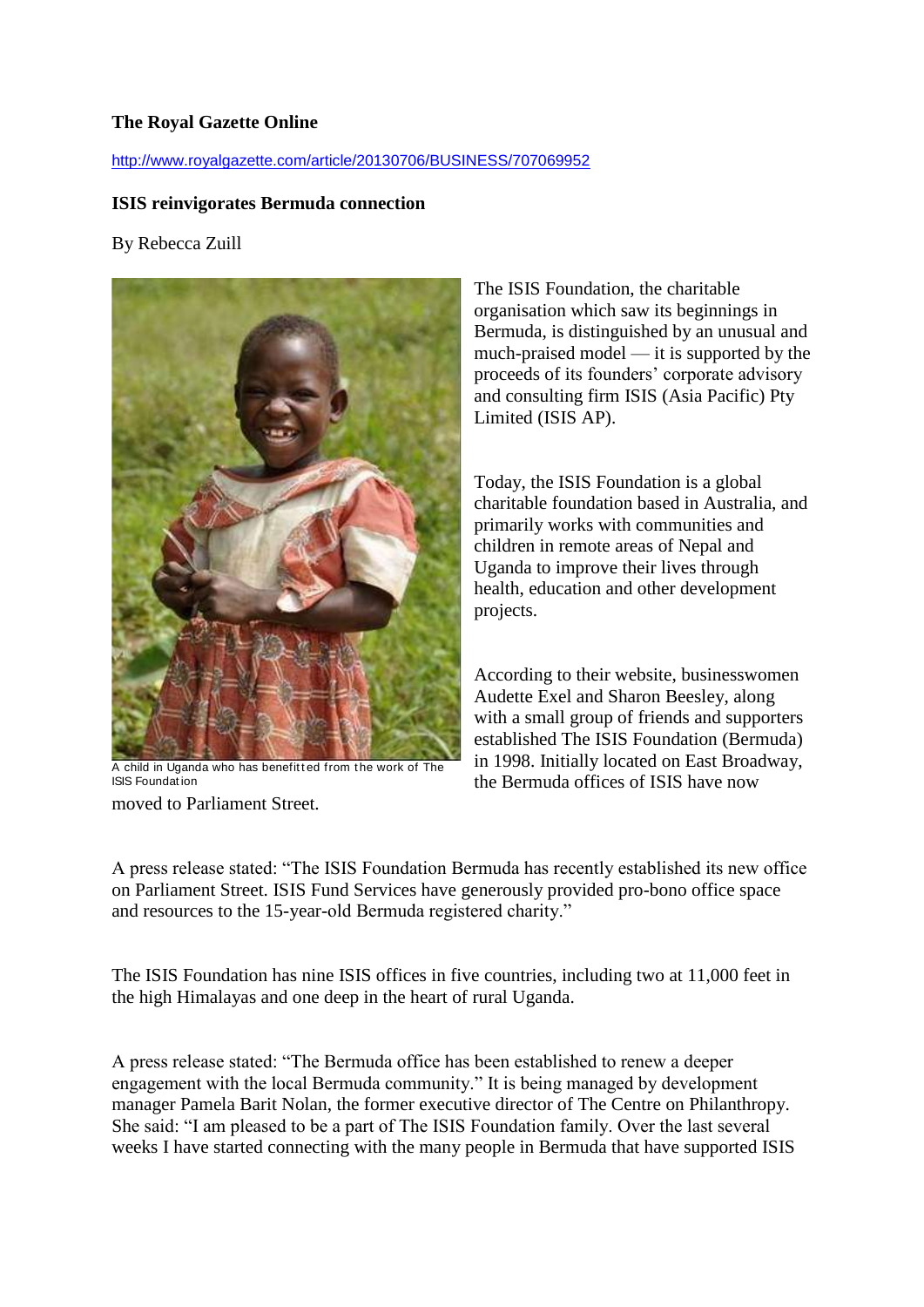over the last 15 years. I am also reaching out to new partner organisations and individuals that are interested in the work of The ISIS Foundation."

Founder Ms Exel stated: "We are continually inspired by the kindness and compassion of our supporters who have looked beyond themselves to see the needs of others around the world. "Bermuda has long been a part of the work of ISIS Foundation as many Bermudians and residents have supported projects, helped build schools and sponsored children, and for that we are immensely grateful."

The ISIS website states: "Bermuda remains an important partner for The ISIS Foundation, and without its many committed resident supporters, would not be where it is today. " Also according to its website, The ISIS Group is an Australian corporate advisory business, ISIS Asia Pacific, and an international development organisation, The ISIS Foundation. The objective of the business is to fund the core support costs of the foundation, and apart from their charitable work, the also: " ... aim to change the way people think about the role of business, and the power of business/non-profit partnerships."

In Nepal, ISIS works in the remote district of Humla, as well as supporting local NGOs in Kathmandu, according to their press release. They have expanded their assistance to the Humli community in improving, repairing, installing or constructing basic community infrastructure. They also implement and improve alternative technologies such as smokeless stoves, clean drinking water systems, pit latrines, greenhouses, solar lights, micro-hydro and solar driers.

"In a country where close to 2,000 children die each year from diarrhoea caused by unsafe water and poor sanitation, the introduction of drinking water systems and pit latrines have had an immense positive impact in health outcomes in these communities," ISIS stated. "In Uganda, The ISIS Foundation has partnered with Kiwoko Hospital in the Nakaseke district of Uganda for the past 15 years with the goal of improving health outcomes for a catchment area of 500,0000 people. The district has poor healthcare facilities, malnutrition and a lack of basic health awareness which has led to a high infant mortality rate. In 2012 a whopping 6,500 children received immunisations through the ISIS-supported community based healthcare programme.

"Safe motherhood clinics have become the cornerstone of the programme providing immunisations to children, antenatal education, postnatal care, follow-up for women recently discharged from the hospital and referrals for at-risk women."

Ms Exel said: "ISIS still has big dreams and exciting new plans." The organisation intends to enlarge its established research team, and begin a new project called 'knowledge sharing'." Ms Nolan said: "If we achieve the goals which ISIS has set, tens of thousands more people will benefit as ISIS builds a training and knowledge-sharing pillar to its work to support others who are interested in doing similar work."